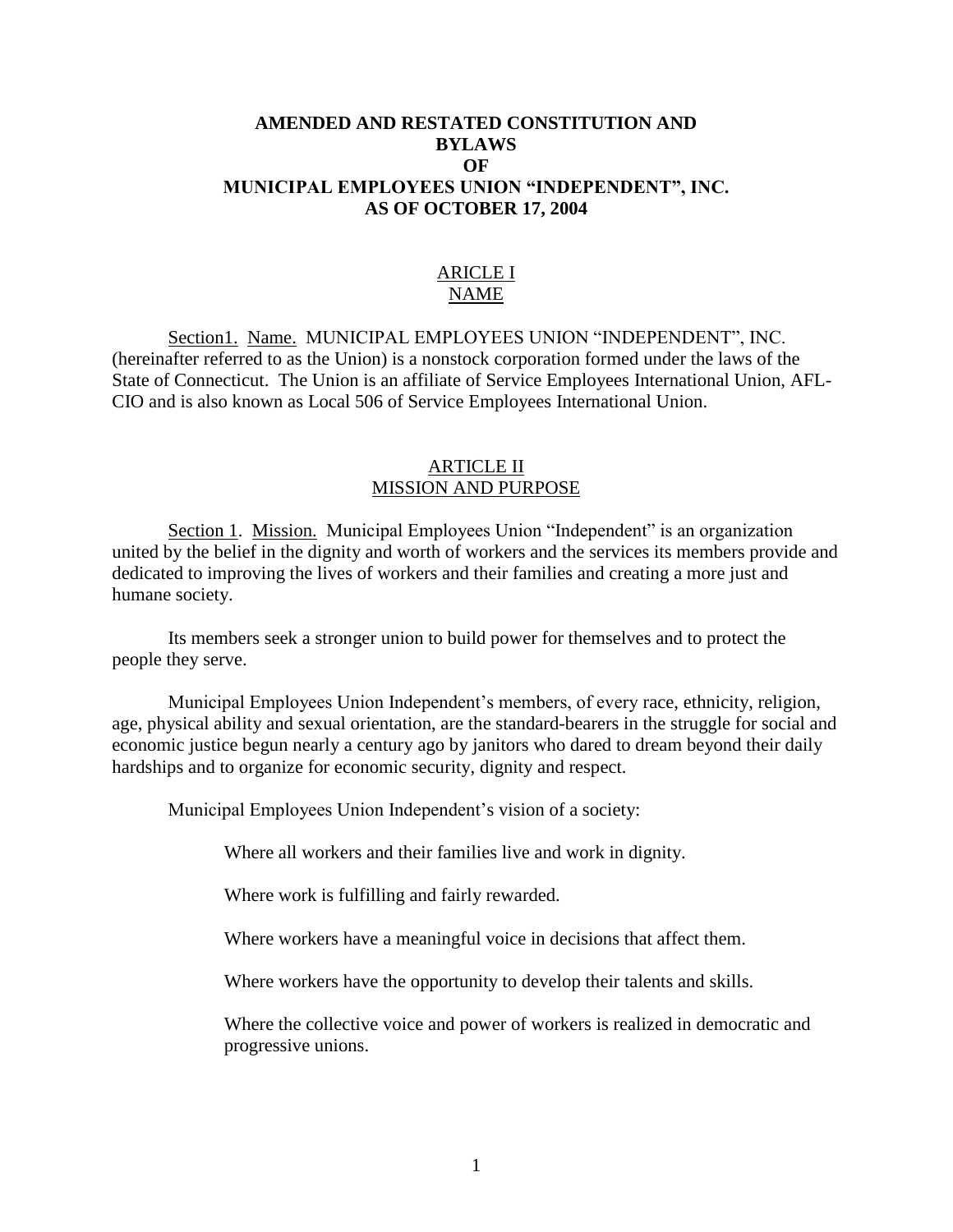Where union solidarity stands firm against the forces of discrimination and hate and the unfair employment practices of exploitative employers.

Where government plays an active role in improving the lives of working people.

To achieve this vision:

We must organize unorganized service workers, extending to them the gains of unionism while securing control over our industries and labor markets.

We must build political power to ensure that workers' voices are heard at every level of government to create economic opportunity and foster social justice.

We must provide meaningful paths for member involvement and participation in strong, democratic unions.

We must develop highly trained and motivated leaders at every level of the union who reflect the membership in all its diversity.

We must bargain contracts that improve wages and working conditions, expand the role of workers in workplace decision making, and build a stronger union.

We must build coalitions and act in solidarity with other organizations who share our concern for social and economic justice.

We must engage in direct action that demonstrates our power and our determination to win.

To accomplish these goals we must be unified – inspired by a set of beliefs and principles that transcends our social and occupational diversity and guides our work.

We believe we can accomplish little as separate individuals, but that together we have the power to create a just society.

We believe unions are the means by which working people build power – by which ordinary people accomplish extraordinary things.

We believe their strength comes from our unity, and that we must not be divided by forces of discrimination based on gender, race, ethnicity, religion, age, physical ability, sexual orientation or immigration status.

We believe their power and effectiveness depend upon the active participation and commitment of our members, the development of our leaders, and solidarity with each other and our allies.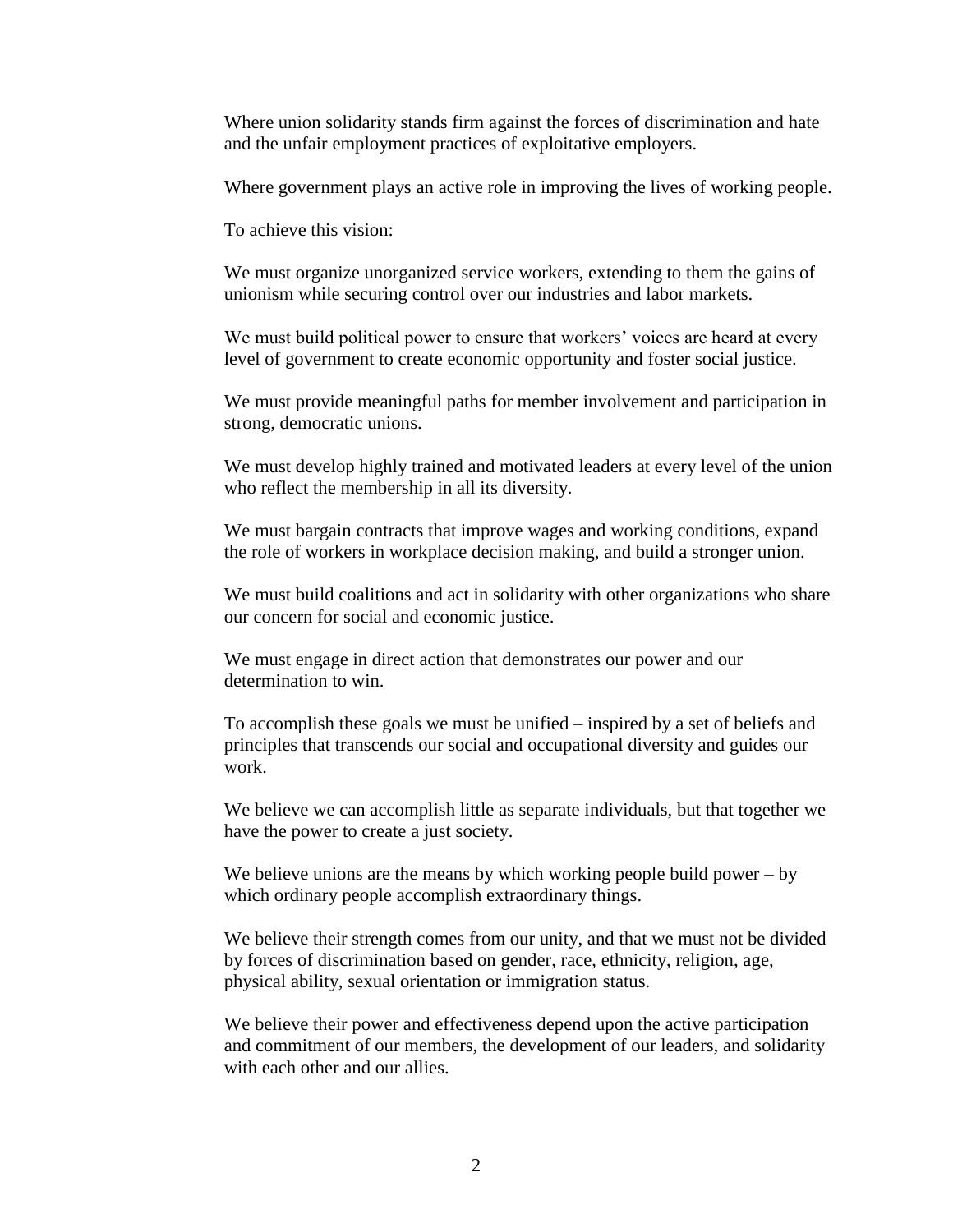We believe we have a special mission to bring economic and social justice to those most exploited in their community – especially to women and workers of color.

We believe our future cannot be separated from that of workers in other parts of the world who struggle for economic justice, a decent life for their families, peace, dignity and democracy.

We believe unions are necessary for a democratic society to prevail, and that unions must participate in the political life of our society.

We believe we have a moral responsibility to leave the world a better place for our children – and everyone's children.

Section 2. Objectives and Purposes. The objectives and purposes of Municipal Employees Union "Independent" shall be to benefit its members and improve their conditions by every means, including but not limited to:

- A. Securing of economic advantages, including better wages, hours and working conditions, through organization, collective bargaining, legislative and political action, and the utilization of other lawful means;
- B. By organizing and uniting in this Union all working men and women eligible for membership;
- C. By engaging in all such civic, social, political, legal, economic, cultural, educational, charitable, and other activities, whether on local, national, or international levels, as will advance this Union's standing in the community and in the labor movement and further the interests of this organization and its membership, directly or indirectly;
- D. By advancing and strengthening the rights of working men and women to bargain collectively;
- E. By providing benefits and advantages to individual union members, officers, and employees through education, training, pensions, and welfare benefits;
- F. By cooperating with and assisting, by moral, monetary or other means, other labor organizations, whether or not affiliated with this International Union, or any other groups or organizations, having objectives, which are in any way related to similar to those of this Union, or which are of a nature beneficial to this Union or to its members, directly or indirectly;
- G. By strengthening and safeguarding this Union by every lawful means so that it may carry out its purposes, objectives and obligations;
- H. By utilizing, in every lawful way, including but not limited to every kind of use, expenditure and investment, the property and funds of this Union, in order to achieve its purposes and objects and perform its obligations, and for such other purposes directly or indirectly furthering the interests of this Union and its members; and
- I. By affiliating workers in independent organizations through agreements which recognize the long history, unique needs and traditions, and successes of such organizations, and making every effort possible to provide such organizations the same types of services which have benefited our existing members.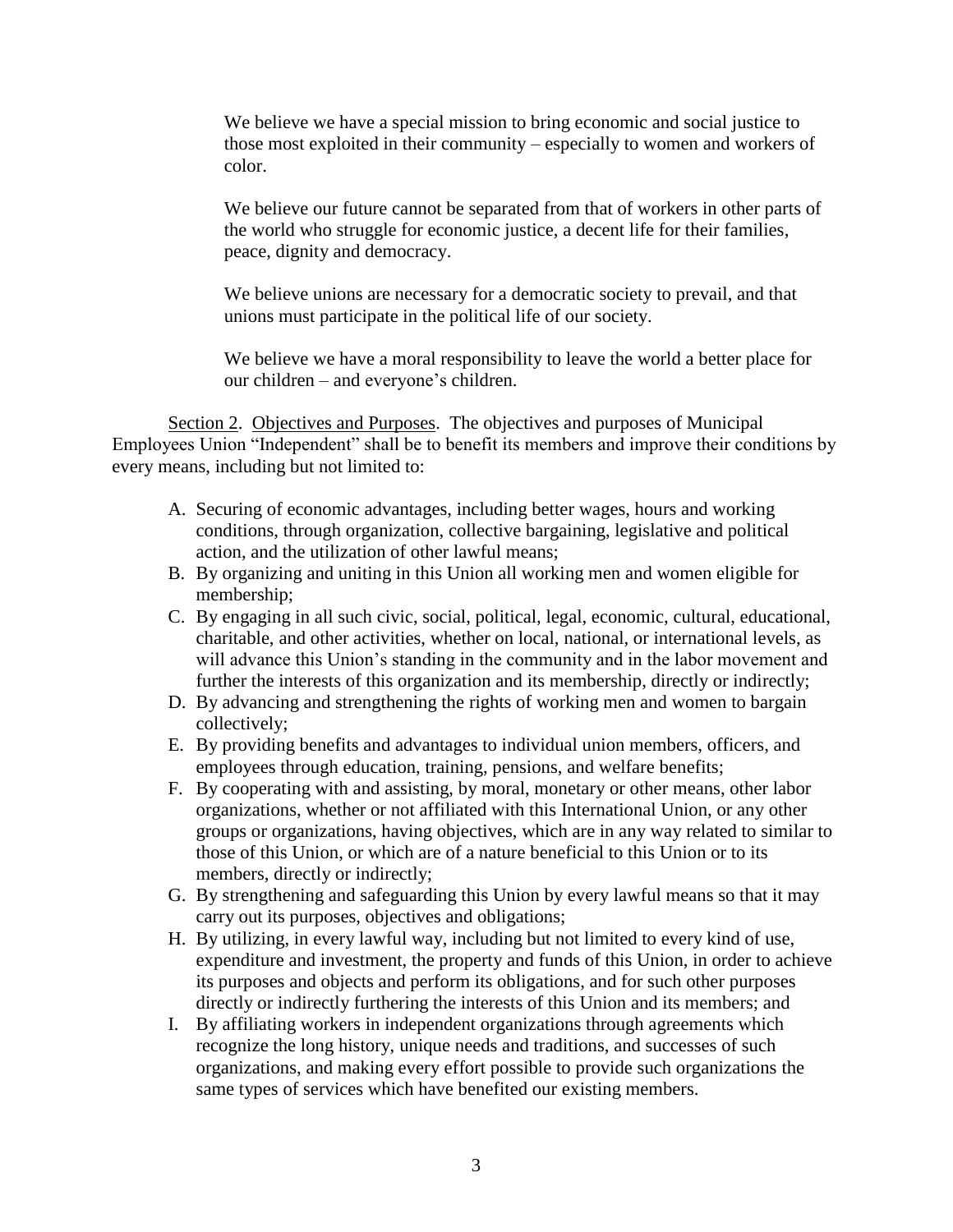# ARTICLE III MEMBERSHIP

Section 1. Members. The Union shall consist of an unlimited number of members admitted to membership classification in Section 2.

Section 2. Classes of Membership. There shall be two classes of Members as follows:

Active Members. Any person actively employed by any state, municipal, or private employer is eligible for active membership. Active members shall be voting members. Upon retirement or separation from employment, a person shall no longer be eligible to retain active membership status. Approved leaves of absence from employment shall be considered active employment. Active members' dues shall be as established in Article VIII.

Retiree Members. Any person who formerly was actively employed by a municipal or private employer, who was an active member in MEUI, and who receives a pension as a retiree is eligible for status as a retiree member. Retiree members shall not have voting rights; however, a retiree member shall be eligible to hold office or to serve on the Executive Board and to vote as a member of the Board. Active members who retire from employment shall be converted to retiree status thirty (30) days after the effective date of retirement and be entitled to reduced dues, as applicable, to retiree members from time to time.

Section 3. Application Procedure. Any person eligible for membership who desires to become a member of this Union must complete and sign the Union membership application and file the application at the Union office, together with payment of an initiation fee in such amount as is, from time to time, established in Article VIII. All applicants shall be eligible for acceptance into the Union provided that they are members of a Municipal Employees Union Independent Bargaining Unit.

Section 4. Disputes Over Membership. Any dispute regarding membership or eligibility for membership shall be resolved by the President of the Union ("President") with the applicant having a right to appeal the President's decision to the Executive Board. Any such appeal shall be in writing and shall be sent or hand delivered to the Executive Board within ten (10) days following notice of the President's decision. The decision of the Executive Board shall be final and binding on the applicant and the Union to the full extent permitted by law.

#### ARTICLE IV **CONVENTIONS**

Section 1. Annual Conventions. Union conventions shall be held annually at a time and place in Connecticut, designated by the President. Delegates, selected in accordance with the provisions of Section 6 of this Article IV, and the Executive Board Members are entitled, and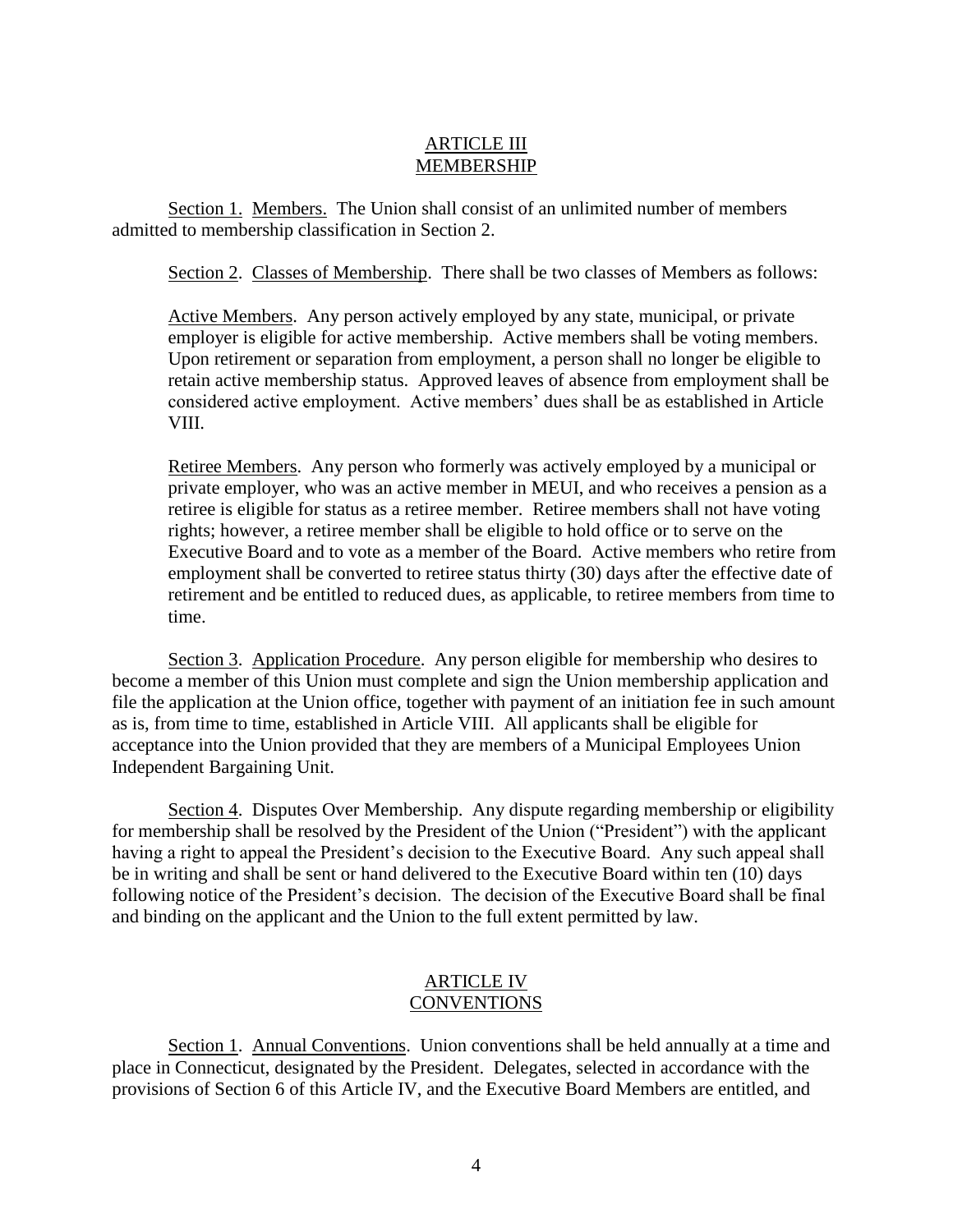required, to attend all Union conventions. The Secretary of the Union ("Secretary") shall serve personally or by mail a written notice of the time, date and location of the convention to all Delegates and Executive Board Members, not less than ten (10) days or more than sixty (60) days before such convention. At any convention at which all Delegates and Executive Board Members are present and at which no Delegate or Executive Board Member objects to the lack of notice, or at any convention where all Delegates or Executive Board Members not present have waived notice in writing, the notice requirement shall be waived. Members who are not Delegates may attend annual conventions but may not be recognized or speak at a convention and shall have no vote at a convention. Members are to be represented at conventions by their duly elected Delegates.

Section 2. Special Conventions. Special conventions may be called upon the request of the President or the vote of the Executive Board. A special convention shall be at such time and place as the President shall determine. Only delegates and Executive Board Members may attend special conventions. Only business within the purpose or purposes described in the convention notice may come before a special convention. Written notice of such convention shall be given to the Delegates and the Executive Board by the Secretary at least ten (10) days and no more than sixty (60) days before the date of the special convention. All other provisions of this Article shall apply to special conventions.

Section 3. Attendance at Annual Conventions. Delegates and the Executive Board Members shall be entitled, and required, to attend all annual conventions and shall receive notice thereof as set forth in Section 1 above. The Delegates selected by each Bargaining Unit shall represent that Bargaining Unit at all annual conventions.

Section 4 Quorum. At all conventions, those Delegates and Executive Board Members present, shall constitute a quorum for the transaction of business. Once a Delegate or Executive Board Members is represented for any purpose at a convention, he is deemed present for quorum purposes for the remainder of the meeting and for any adjournment of that convention.

Section 5. Convention Voting. Voting at all annual and special conventions shall be by Delegates and Executive Board Members present in person. Each Delegate and Executive Board Member shall have one (1) vote. Any person eligible to attend a convention by virtue of more than one position held in the Union (i.e. more than one officer position), shall have only one vote. At all conventions, all questions, unless specially regulated by statute or unless otherwise specifically set forth herein, shall be determined by a vote of fifty-one (51%) of those individuals entitled to vote present in person.

Section 6. Election of Delegates. Delegates shall be elected annually by each Bargaining Unit. No Member shall be elected as a Delegate to the convention unless such Member has been a Member in good standing in the Union for at least sixty (60) days prior to the date of the opening of the convention. "Good standing", for purposes of these Bylaws, shall be defined to mean payment in full of monthly dues. No Bargaining Unit shall be entitled to representation at the convention unless it has been in existence for a period of at least sixty (60) days prior to the date of the opening of the convention.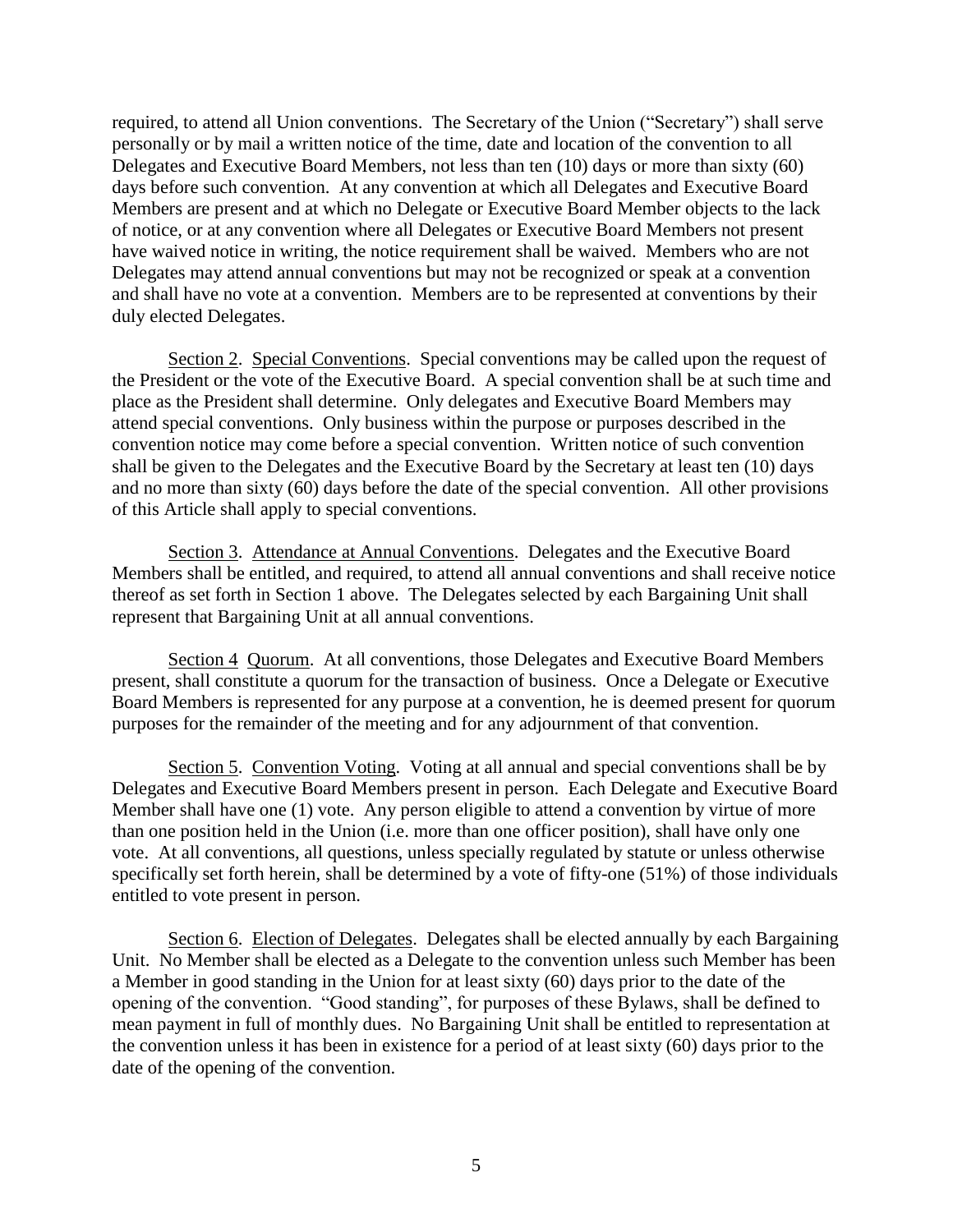Each Bargaining Unit shall appoint two (2) Delegates, plus one (1) additional Delegate for each fifteen (15) Members in excess of twenty-five (25) Members in good standing in the Bargaining Unit as of the date of election of Delegates; provided, however, that if a Bargaining Unit shall have only one Member, it shall have only one Delegate who shall be that sole Member. Any Steward (as defined in Article XI Section 1) in good standing who has attended all Bargaining Unit meetings during the preceding year (or had an excuse reasonably acceptable to the Executive Board for all absences from any required meetings) shall be entitled to one of the allotted Delegate positions from his respective Bargaining Unit. Each Bargaining Unit shall elect its Delegates at its annual meeting or at a regular or special meeting. Alternates may be elected in the same manner as Delegates. An alternate shall be entitled to be seated as a Delegate only in the event of the absence or incapacity of the Delegate for whom he is the alternate. In the event that a Bargaining Unit shall fail to elect or appoint the required number of Delegates, the President may appoint Members of the respective Bargaining Unit to fill such vacancies.

Section 7. Responsibilities of Delegates. Each Delegate shall be responsible for the following:

- (a) Attendance at and participation in the special and annual convention(s) for which he was elected;
- (b) Dissemination of information to Bargaining Unit Members, including information regarding Bargaining Unit matters and matters raised at annual conventions;
- (c) Representation of his Bargaining Unit Members at the annual convention for which he was elected.

Section 8. Proposed Resolution. Any Member may propose resolutions to be considered by a convention. A Member must forward written notice of any proposed resolution to the Secretary of the Union not less than thirty (30) days before the opening date of the convention. Notwithstanding the foregoing, resolutions may be proposed and presented to the convention by the President or the Executive Board without such notice.

Section 9. Delegate Qualification. Objections to the qualification of any Delegate nominee may be raised by any Member and shall be forwarded to the President, in writing, at least ten (10) days before the opening date of the convention, but the absence of any objection shall not prevent the Executive Board from disqualifying, for good cause, any individual from serving as a Delegate. The Executive Board shall approve or reject any Delegate nominee for which written objection is filed.

Section 10. Order of Business. Unless varied by the President, the normal order of business at conventions shall be:

- (a) Roll call of Delegates and Executive Board Members;
- (b) Officers' reports;
- (c) Executive Board report;
- (d) Committee reports;
- (e) Old business;
- (f) Election of officers;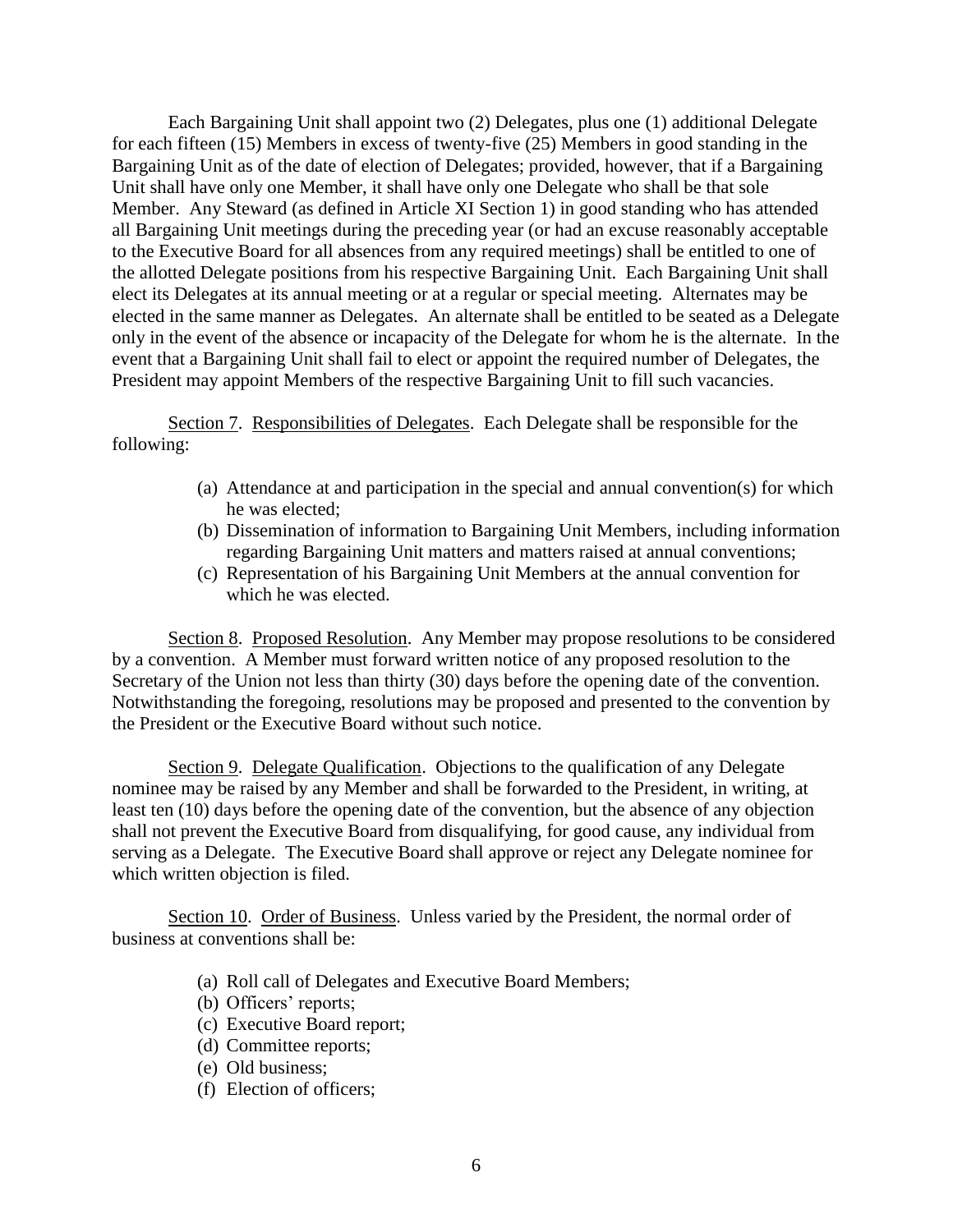- (g) Discussion of and voting on proposed resolutions; and
- (h) Other new business.

Section 11. Consents. Whenever the vote is required to be taken at an annual or special, the convention and the vote may be dispensed with if all of the Delegates and Executive Board Members entitled to vote at the convention, if it were held, shall consent in writing to such actions being taken.

Section 12. Parliamentary Procedure. Robert's Rules shall apply to parliamentary questions. A parliamentarian designated by the Executive Board before the convention will make rulings on questions of parliamentary procedure.

## ARTICLE V **OFFICERS**

Section 1. Officers. The officers of the Union ("Officers") shall be a President, a Secretary, Treasurer and at least three (3) Trustees. For every one thousand Members in excess of the initial one thousand Members, an additional Trustee shall be elected or appointed. Any individual may contemporaneously serve in more than one officer position but said individual shall have only one vote regardless of how many positions he holds.

Section 2. Time of Election. The Officers of the Union shall be elected by the Delegates at an annual Union convention.

Section 3. Term of Office. The Officers shall hold office for a term of four (4) years, unless removed as hereinafter provided, or unless an Officer resigns or until their successors have been duly elected and installed in office; provided, however, that an Officer shall hold office only during such period as he is a Member in good standing.

Section 4. Eligibility. No Member shall be eligible for nomination or election as an Officer unless he shall have been in continuous good standing in the Union for a period of two (2) years immediately preceding the opening of the convention. An Officer must remain a Member in good standing during the term of his office.

Section 5. Election Procedure. Any Member who wishes to be nominated as an Officer shall forward his name in writing to the Secretary and any Member may nominate another Member by submitting said Member's name in writing to the Secretary, which notices must be received by the Secretary not less than thirty (30) days before the opening date of the annual convention and which must designate a specific office. No person shall be nominated from the floor for a position as Officer unless no other eligible person has been nominated for such position.

Elections shall be by voice vote or written ballot. The candidate receiving a majority of votes cast for any office shall be declared elected.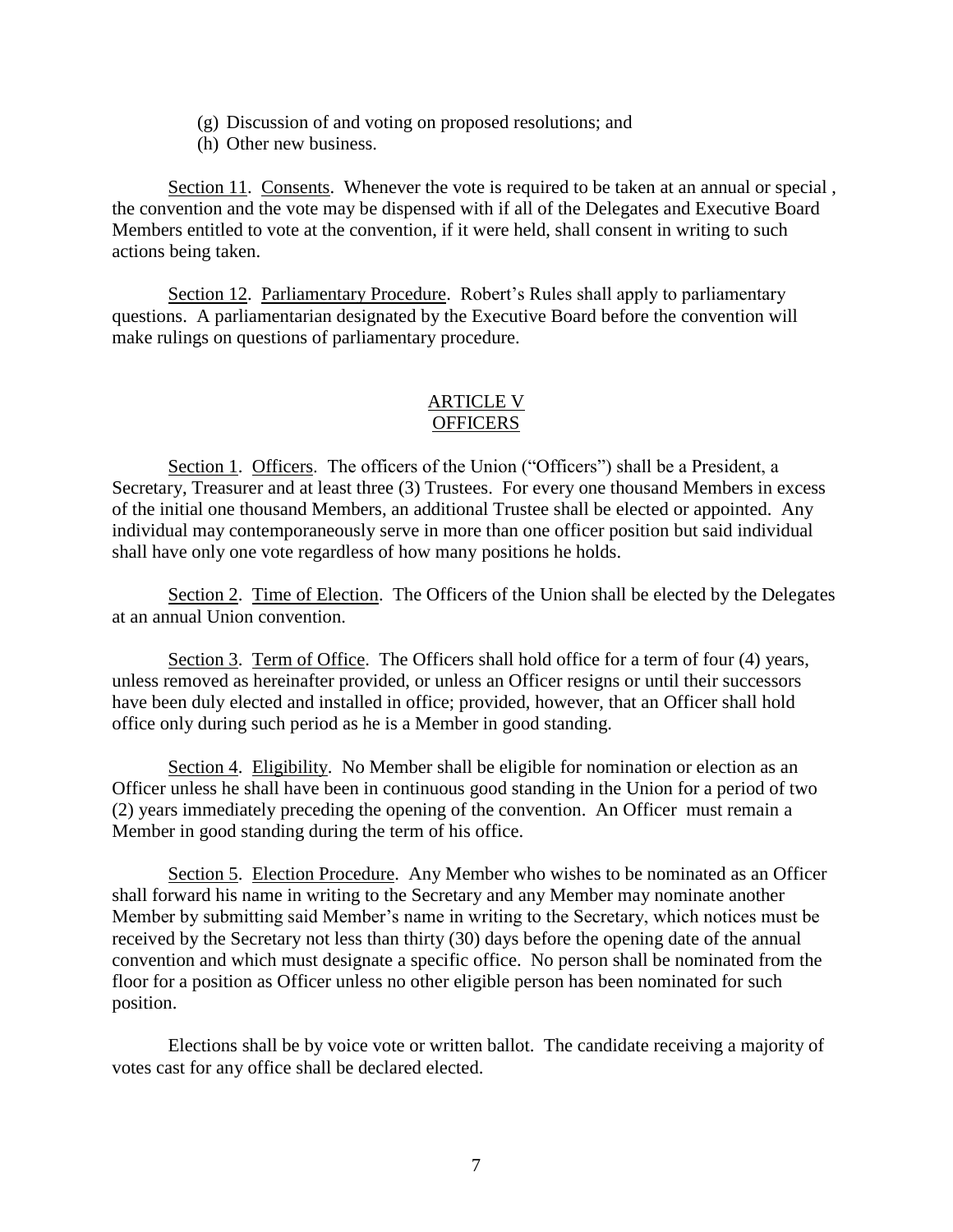In the event that more than two (2) candidates are nominated for office and no one candidate receives a majority of the votes cast, the candidate receiving the lowest number shall be eliminated and the balloting shall continue until one candidate receives a majority of the votes cast.

Section 6. Installation. The newly-elected Officers shall immediately begin the term of office and be installed in office at the convention at which they were elected; provided, however, if such newly-elected officer is not present at the convention, he shall be installed in office within thirty (30) days following the date of the election.

Section 7. Disqualification. No person who has been convicted of a felony as defined in Section 504 of the Landrum Griffin Act (or an indictable offense in Canada) shall, from the date of the judgment of the trial court, or the date of the final sustaining of such judgment on appeal, whichever is the later event, be eligible to hold office in this Union for  $(5)$  years following such conviction or following the end of an imprisonment, whichever is the later.

Section 8. Vacancies. In the event the office of President, Secretary, Treasurer, Trustee, or any other office becomes vacant for any reason whatsoever, the vacancy may be filled for the period from which it becomes vacant until the next immediate annual convention by action of the sole remaining members of the Executive Board, although such remaining members are less than a quorum, and although the number of members acting is less than a quorum, and although such majority is less than a quorum. At the annual convention next following the occurrence of any such vacancy, the office so vacant shall be filled at the convention as set forth in these Bylaws.

Section 9. Removal. An Officer may be removed at any time by the Executive Board with cause. For the purpose of the Executive Board taking such action, the Officer at issue shall not be entitled to vote on the issue as a member of the Executive Board or attend the meeting(s) at which such member's status is discussed and the majority vote of the remaining members of the Executive Board present at the meeting is sufficient to remove said Officer. Once an individual is removed from office, he is no longer a member of the Executive Board.

Section 10. Resignation. An Officer may resign at any time by delivering written notice to the Union. The resignation of an individual from his officer position shall also serve as a resignation from the Executive Board. A resignation is effective when written notice is delivered unless the notice specifics a later effective date.

Section 11. Duties of President. The President shall serve as the executive director of the Union. The President shall preside at all conventions of the Union and at all meetings of the Executive Board. The President shall be the chief executive officer of the Union. He shall exercise general supervision over all officers and employees of the Union, and shall appoint such organizers and/or staff representatives as may be necessary, subject to the approval of the Executive Board. He shall, by virtue of his office, be an ex-officio member of all committees. The President shall have exclusive authority to hire and dismiss employees of the Union. The President shall be authorized to issue public statements, documents, and newspaper releases as the need arises, and no member of the Union shall be authorized to make such statements or releases on behalf of the Union without the prior written approval of the President.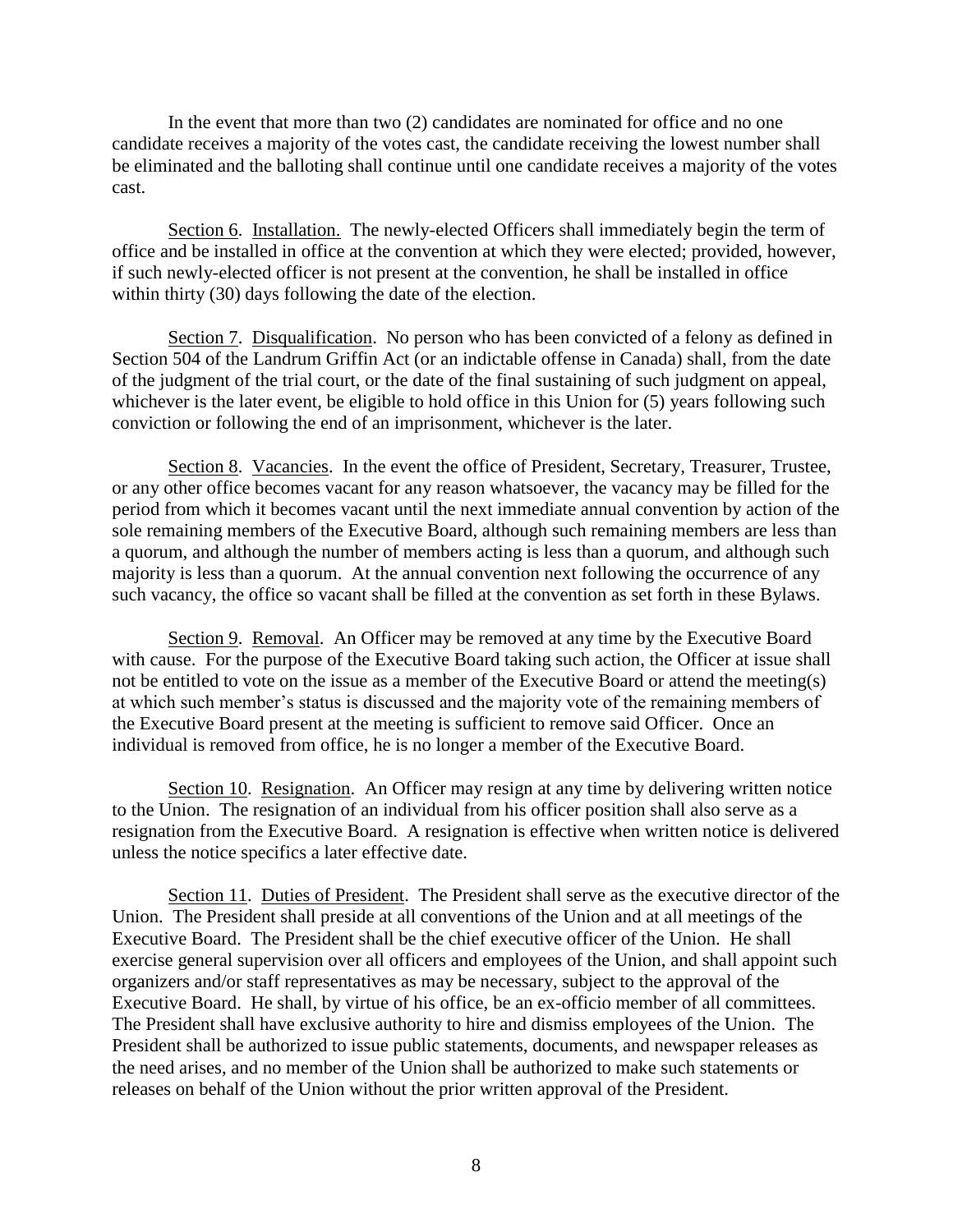In addition to such general authority and without limiting such authority, the President also shall have authority to:

- (a) vote to make and then to break a tie in case of a tie vote on any question before the Executive Board;
- (b) arrange meetings, seminars and conferences as he may deem necessary; and shall direct the research, educational, legislative, publications and political education activities of the Union. The Secretary shall make the necessary arrangements on instructions from the President;
- (c) have general supervision and direction of the organizing efforts of this Union and the power to appoint organizers, representatives, coordinators and organizing committees;
- (d) negotiate and enter into collective bargaining agreements, and coordinate activities toward this end in consultation with the Executive Board; and,
- (e) annually, the President shall select a qualified accountant to review the books and accounts of the Union. A copy of the accountant's report shall be submitted to the Executive Board and a written report given at the convention.
- (f) Appoint such other assistants, counsel, accountants, and other professional personnel as the President may require to assist in the duties of the office and to fix their fees and compensation, with the advice of the Executive Board.
- (g) incur expenses on behalf of the Union as required for Union purposes provided that the Executive Board shall approve any individual capital expenditure which exceeds \$25,000.

Section 12. Duties of Secretary. The Secretary shall, with the assistance of the office staff and others as designated by the President, keep a true record of all proceedings of the Union, including reports of the Secretary. The Secretary shall also receive and keep all papers and documents and conduct the correspondence of the Union, and have charge of the seal of the Union; shall have responsibility for convention notices and calls and for making all convention arrangements. He shall also keep all membership records.

Section 13. Duties of Treasurer. The treasurer shall assist the President in the discharge of his duties and act as President in the absence or inability of the President to act until such vacancy in the office of President is filled by an election as provided for by these Bylaws. The Treasurer shall also preside at meetings when called upon by the President. In case of a vacancy in the offices of President and Treasurer, the Executive Board may designate a pro tempore President.

Section 14. Records. It shall be the duty of the Secretary/Treasurer to receive and record all monies due the Union and maintain such records. He shall accurately keep the accounts of the Union and its Members. He shall at all times make the books and records open for examination by the Trustees.

Section 15. Deposit of Funds. The Treasurer shall deposit all monies received in a depository or depositories designated by the Executive Board in the name of the Union. He shall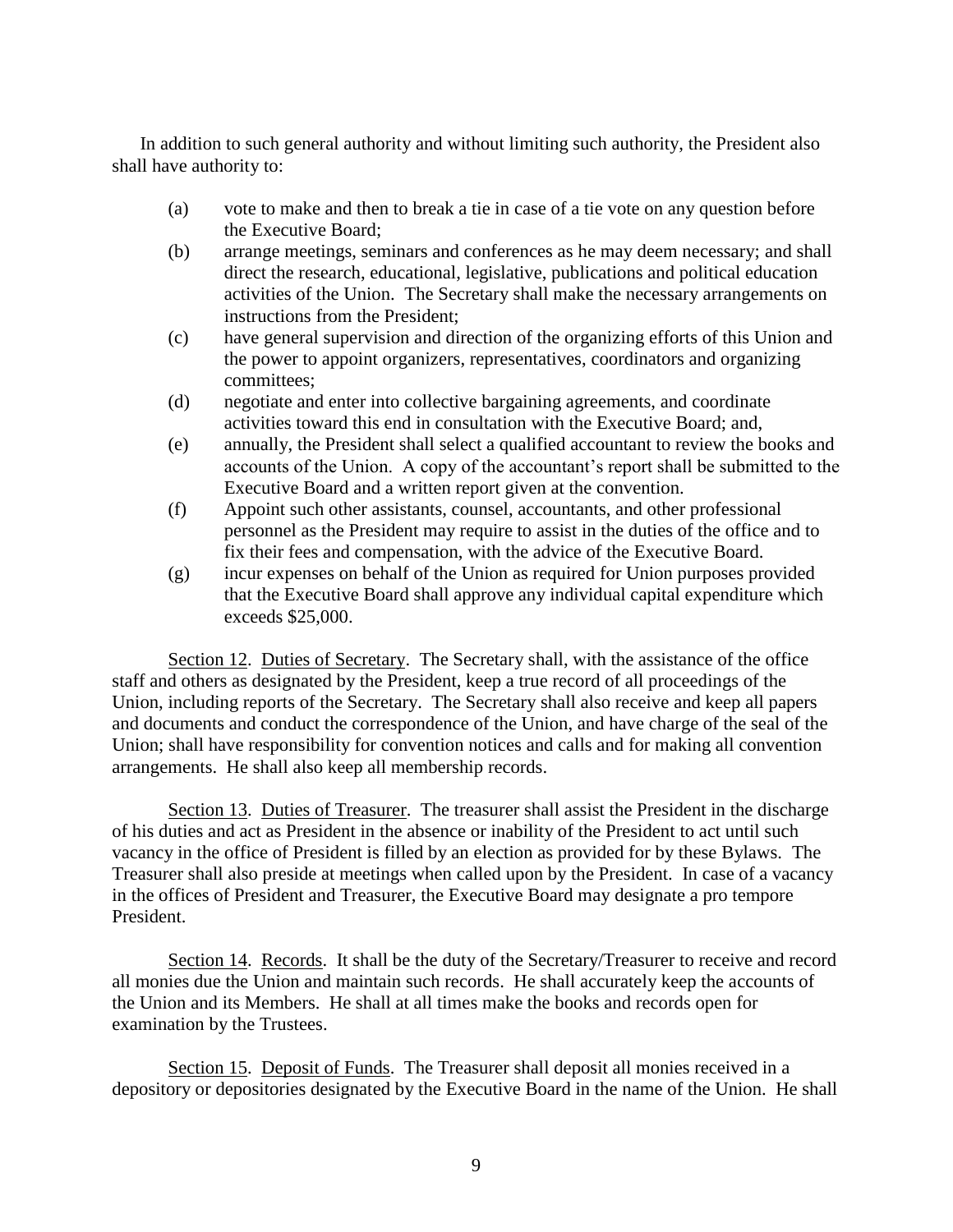sign all checks and have them countersigned by the President. He shall keep regular and correct accounts of all money received and paid by him, and report at each meeting the balance of cash as shown by the last report, the amount received since, the total checks issued and authorized, and the balance remaining. His accounts shall be open for examination by the Trustees, any other Officer or any Delegate at any time.

Section 16. Duties of Trustees. The Trustees shall review the books and accounts of the Treasurer at least twice per year, including a verification of the bank accounts of the Union, and report their findings to the Executive Board and make an annual report at the annual convention.

Section 17. Compensation. The salaries of Officers and Union employees shall be such as may be, from time to time, set by the Executive Board. The Executive Board may enter into written contracts of employment with the Officers and employees on such terms as it deems reasonable and appropriate.

## ARTICLE VI EXECUTIVE BOARD

Section 1. Composition. The Executive Board shall be equivalent to a Board of Directors and shall be composed of the officers of the Union (President, Secretary, Treasurer, and at least three (3) Trustees). The Executive Board shall at all times have at least three (3) members.

Section 2. Qualifications. No person shall be eligible to serve on the Executive Board unless he has been a Member in good standing for at least two (2) years, as required by Article V Section 4, and remains a Member in good standing throughout his term.

Section 3. Election of Executive Board Members. The members of the Executive Board, shall each serve for a term of four (4) years, unless such member is removed in accordance with the terms and provisions of these Bylaws or resigns, and shall be elected by the delegates at an annual convention.

Section 4. Duties of Executive Board. The general management and the control of the affairs, funds, and property of the Union shall be vested in the executive Board.

Section 5. Budget. The Executive Board shall approve and adopt an annual operating budget and the Executive Board shall control the disbursements of funds of the Union. The Treasurer shall make no disbursements without the authorization and/or approval of the Executive Board unless the disbursement constitutes a budgeted item included within the adopted budget of the Union. The Executive Board shall have the authority to approve budget amendments or transfers as voted from time to time. The Executive Board shall further have the power to appropriate funds to defray necessary expenses incurred during the budget year and not anticipated in the budget.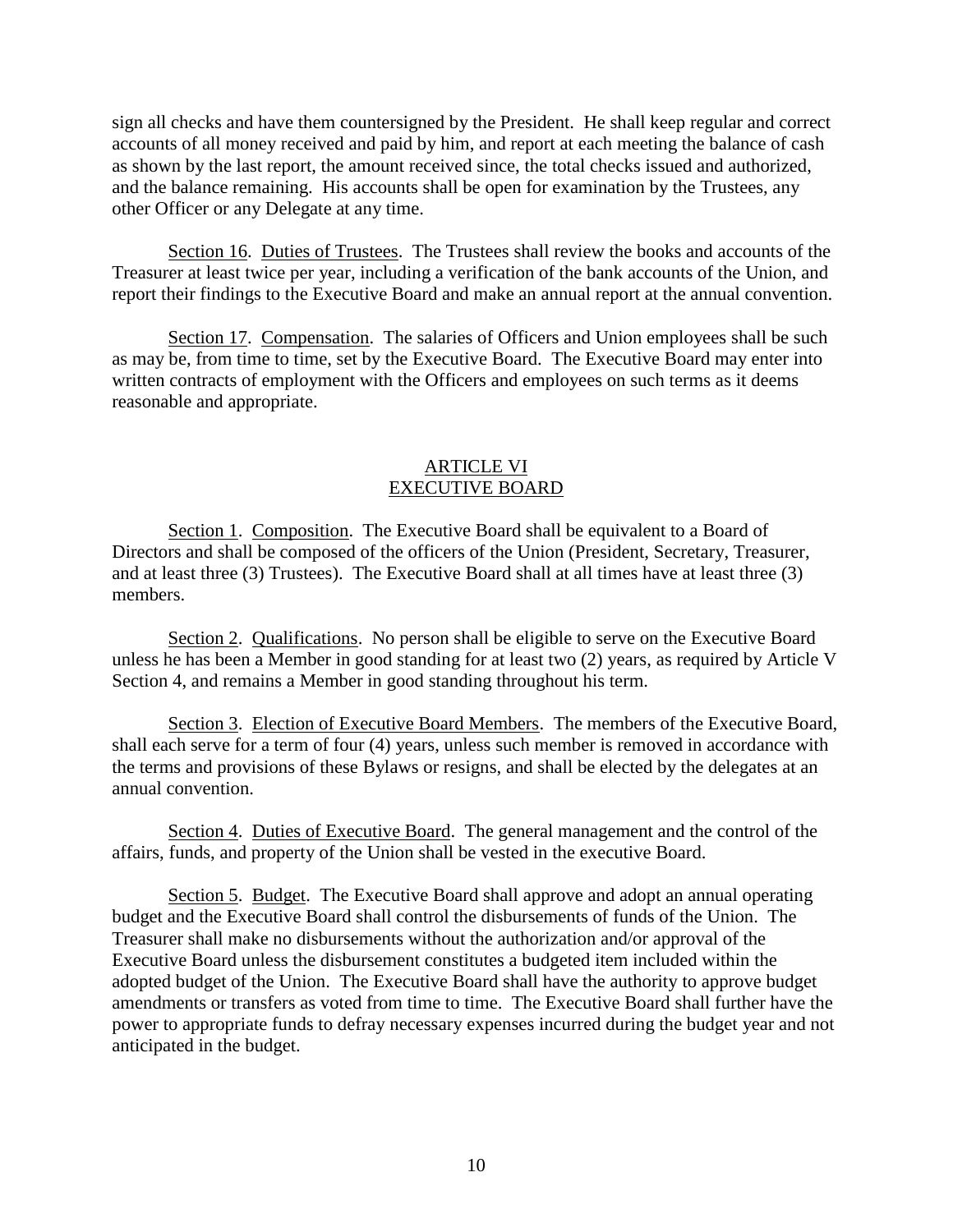Section 6. Delegation to Committees. The Executive Board, by majority vote, may, from time to time, delegate certain of its powers and duties to committees, but such delegation shall be revocable by the Executive Board at any time. Each committee created by the Executive Board shall have serving on such committee at least two members of the Executive Board. Any committee established by the Executive Board may include individuals who are not Members of the union but who have special knowledge and experience which may be beneficial to the Union.

Section 7. Trial of Complaints. The Executive Board shall have the authority and power to receive and hear complaints filed against any Member and act as a trial body, pursuant to procedures established in these Bylaws.

Section 8. Regular Meetings. The Executive Board shall hold regular meetings at such time and place as it shall designate, from time to time. No notice of such meetings is required unless the purpose of the meeting includes the amendment, repeal or adoption of a bylaw, in which case, notice thereof must be given.

Section 9. Special Meetings. Special meetings of the Executive Board may be held upon the call of the President. The call for a special meeting need not designated the nature of the business to be transacted, and any business may be transacted at a special meeting, except that notice of the special meeting must include a description of the purpose of the meeting if the purpose is to propose the adoption, amendment or repeal of any bylaw of the Union.

Section 10. Quorum & Voting. Subject to the provisions of Article V Section 9, at any meeting of the Executive Board duly called, three (3) members of the Executive Board shall constitute a quorum for purposes of conducting business. Once a quorum has been established, all business may be transacted notwithstanding the withdrawal from the meeting of any member or members. If a quorum is present the vote of a majority of the members present shall be the act of the executive Board. Each member of the Executive Board shall have one (1) vote.

Section 11. Action Without Meeting of Executive Board. Action required or permitted to be taken at an Executive Board meeting may be taken without a meeting if the action is consented to in writing by all of the members of the Executive Board, which consent shall set forth the actions to be taken and shall be included in the minutes or filed with the corporate records of the Union.

Section 12. Removal of Executive Board Member. At the request of the President, or on their own initiative, the Executive Board by majority vote, at a special meeting or by mail-in vote in connection with such special meeting, which is called for the purpose of removing the Executive Board member, may remove an Executive Board member for cause. Notice of such meeting must be given at least ten (10) and no more than sixty (60) days before the meeting date and must include a description of the purpose for the meeting. For the purpose of the Executive Board taking such action, the Executive Board member at issue shall not be entitled to vote on the issue as a member of the Executive Board or attend the Executive Board meeting(s) at which such member's status is discussed and the majority vote of the remaining members of the Executive Board present at the meeting is sufficient to remove such Executive Board member.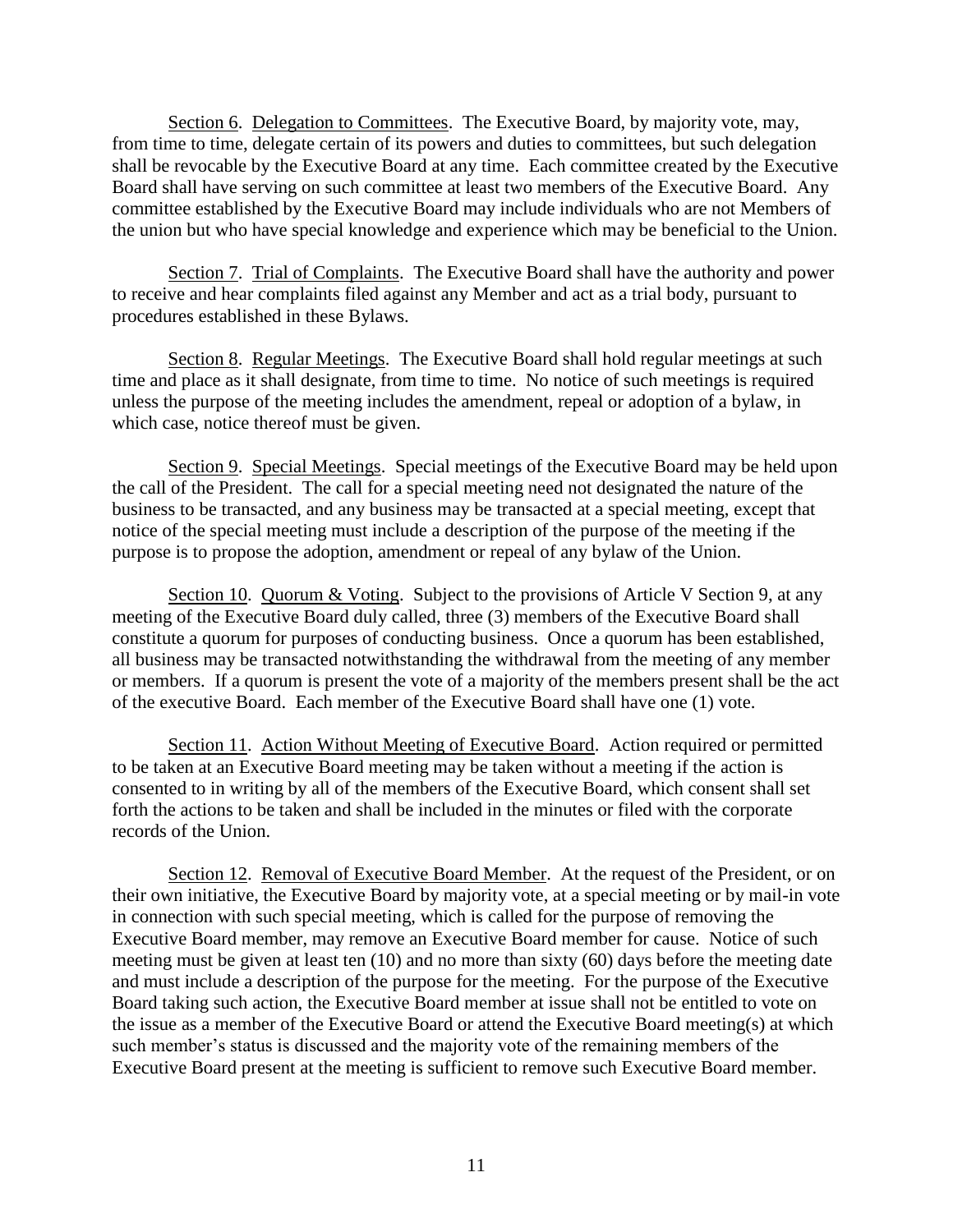Section 13. Vacancy on Executive Board. The remaining members of the Executive Board may fill any vacancies on the Executive Board by majority vote. In the event that the remaining members of the Executive Board do not constitute a quorum of the Board, then the vacancy may be filled by the affirmative vote of a majority of all the remaining Executive Board Members.

# ARTICLE VII BARGAINING UNIT MEETINGS

Section 1. Bargaining Units. The Union shall consist of Bargaining Units as defined in Article IV, Section 4 and as approved from time to time by the Executive Board.

Section 2. Meeting of Bargaining Units. The Members of the Union within each Bargaining Unit shall meet at least annually and, in addition thereto, at regular intervals as determined by the President of the Union.

Section 3. Special Meetings. Special Bargaining Unit meetings may be called by the President, or a majority vote of the members of the Executive Board, and shall be called upon the written demand thereof signed by two thirds (2/3) of the Bargaining Unit Members in good standing, which writing shall set forth the intended purposed of the special meeting. A notice in writing of each special Bargaining Unit meeting shall be given to each Member of the Bargaining Unit by mailing such notice to him at his last known post office address last shown on the list of Members of the Union, postage prepaid, not less than ten (10) days nor more than sixty (60) days before the date of the meeting. The notice of the special meeting must include a description of the purpose or purposes for which the special meeting is called.

Section 4. Purposes of Bargaining Unit Meetings. Bargaining Unit meetings will be utilized to: disseminate information to Members; elect Delegates; and approve collective bargaining agreement. No action may be taken by any Bargaining Unit on matters affecting all Members of the Union.

Section 5. Quorum For Bargaining Unit Meeting. Those Members present at a Bargaining Unit Meeting either in person or by proxy together with those Members who participate in the Bargaining Unit vote by mail-in ballot shall constitute a quorum.

Section 6. Voting. All Active Members of a Bargaining Unit are entitled to vote at Bargaining Unit meetings. Each Member shall have one (1) vote. Voting may be either in person, by mail-in ballot (in accordance with the procedures established from time to time by the Executive Board) or by proxy. In the event that Members vote by mail, then the vote of such members voting by mail shall be determined from the total number of Members who actually vote by mail rather than from the total number of Members entitled to vote. The vote of fiftyone percent (51%) of Members voting either in person, by proxy or by mail-in vote shall be the act of the Bargaining Unit.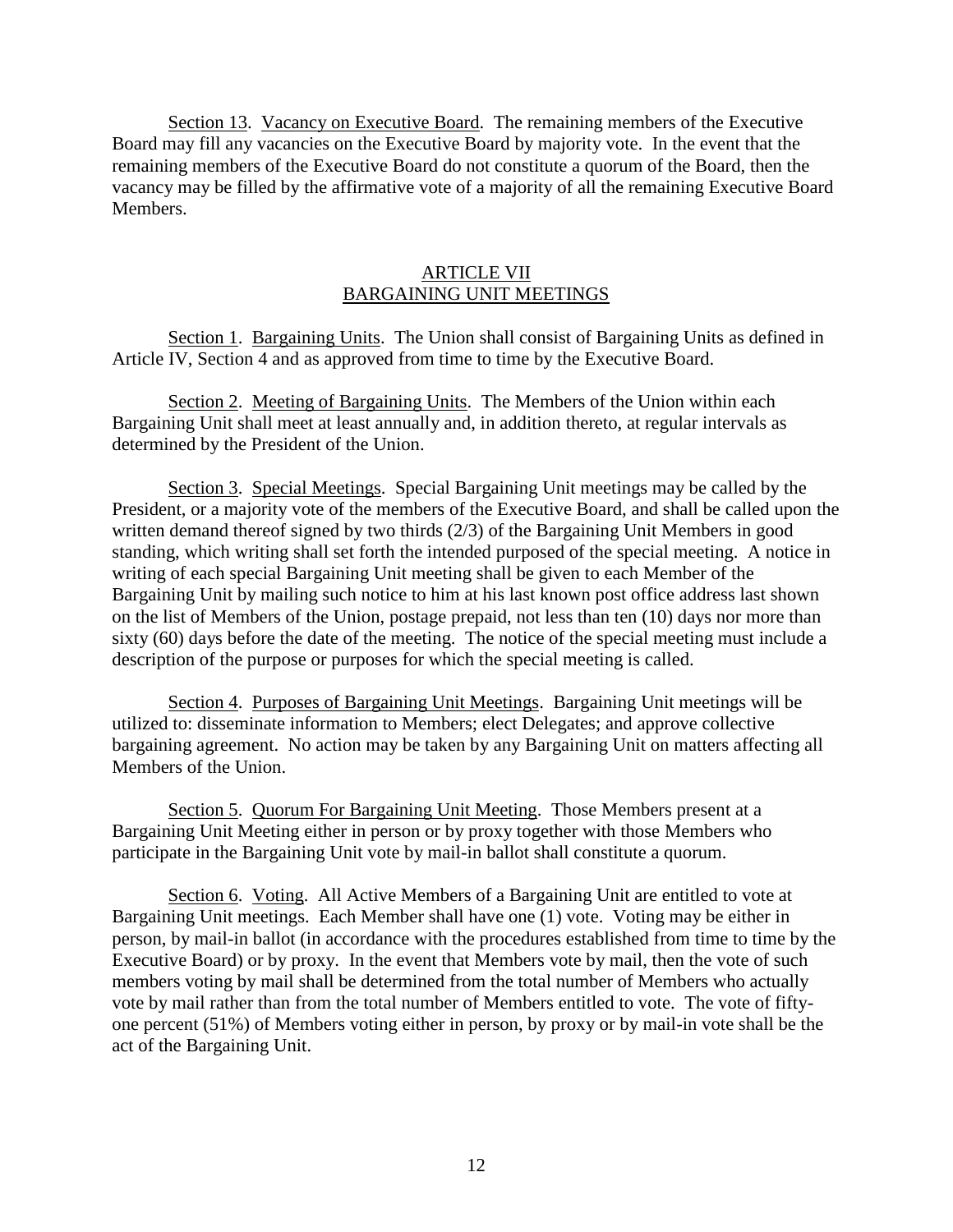# ARTICLE VIII INITIATION FEES AND DUES

Section 1. Fees. Initiation fees, if any, shall be, in such an amount, as may be from time to time, established by the Executive Board and Delegates at an annual or special convention.

Section 2. Dues. The dues paid by Members shall be established and may be adjusted, from time to time, by a majority vote of the Executive Board and Delegates at a regular convention or special convention called for such purpose.

Section 3. Failure to Pay Dues. Any Member who shall fail to pay his dues for a period of two (2) months may be terminated as a Member of the Union and the Executive Board. Said Member shall be notified in writing by the Treasurer of the intent of the Executive Board to terminate his Union membership. If such Member fails to pay all overdue dues in full within thirty (30) days following such notice, the Union shall take such action as appropriate under the applicable collective bargaining agreement, which action may include termination of membership in the Union. Any Member who is not current in the payment of his dues shall not be considered a Member in good standing.

Section 4. Retiree Dues. Dues, if any, for Retiree Members shall be established by the Executive Board and Delegates, from time to time, at an annual or special convention.

# ARTICLE IX CHARGES & TRIALS

Section 1. Charges. Charges may be brought by any Member against any Officer or other Member for:

- (a) violation of any specific provision of the Union's Constitution or By-laws;
- (b) gross disloyalty to the Union;
- (c) engaging in corrupt or unethical practices or racketeering;
- (d) misappropriation of funds;
- (e) misfeasance or malfeasance; and/or,
- (f) preferring false charges without reasonable cause; and
- (g) failing to adhere to the provisions of Article XIII of these Bylaws.

Such charges shall be made in writing and actions thereon shall only be taken after notice and hearing. Charges must be signed by the complainant and be sufficiently specific to enable the respondent to prepare a defense.

Section 2. Filing and Service. Within five (5) days after receipt of signed, written charges filed with the Treasurer, the Treasurer, shall cause a copy of the charges to be served upon the respondent, together with a notice of hearing. The hearing date and time may be changed for convenience of the participants.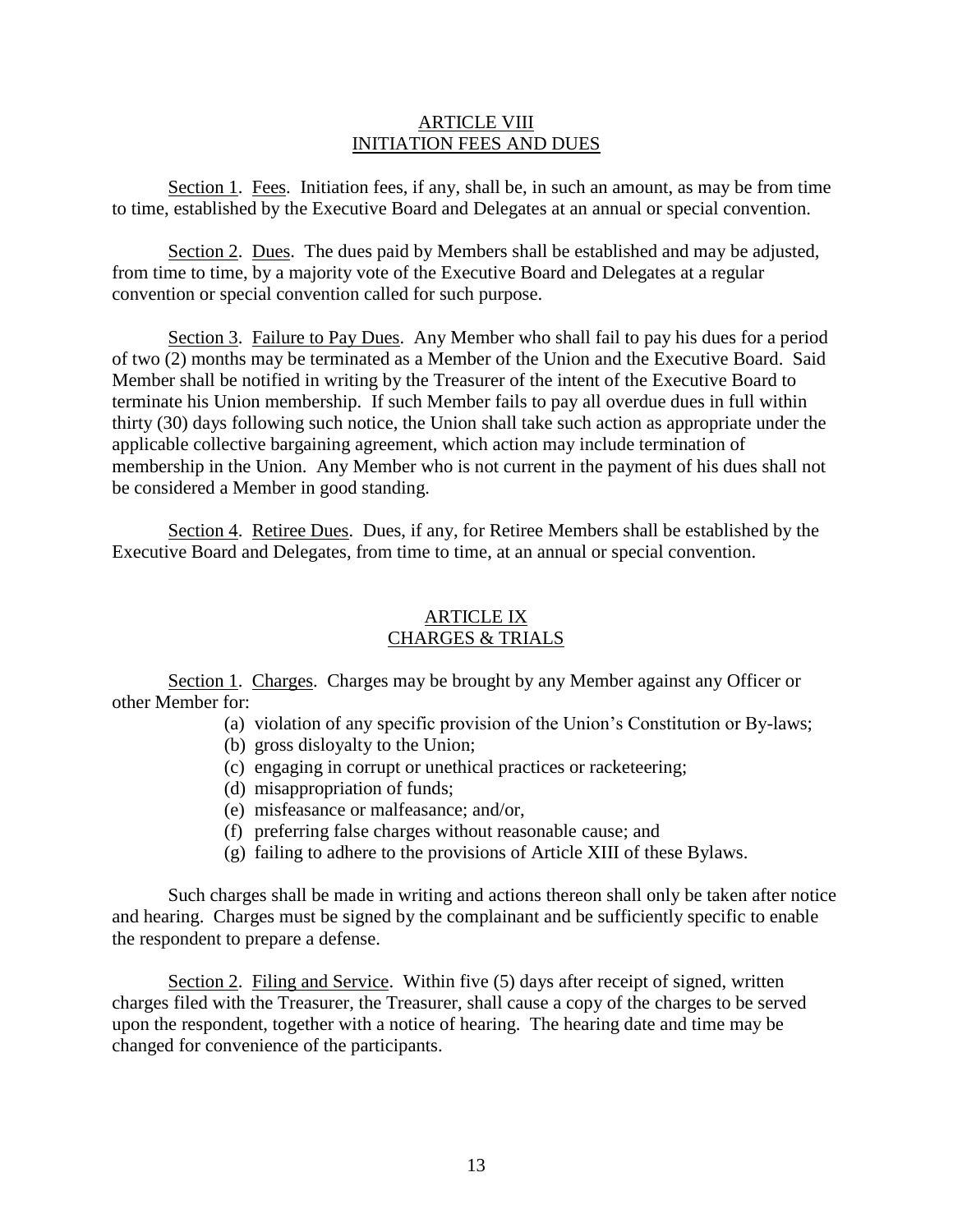Section 3. Charges Against Officers. When signed, written charges are filed against the Treasurer, then the President shall cause a copy of the charges and notice of hearing to be served on the Treasurer as respondent. When signed, written charges are filed against the President or Secretary or Trustees, the Treasurer shall proceed as set forth under Article IX, Section 2.

Section 4. Trial Body. The Executive Board of the Union shall act as the trial body. The respondent may appear in person and with witnesses to answer the charges against him and shall be afforded a fair opportunity to present relevant and material facts. The hearing shall be for fact finding and receiving evidence. The Executive Board shall apply the rules of evidence normally applied at arbitration hearings. Rulings on evidence by vote of the Executive Board shall be final. The respondent may select a member of the Union or an attorney to represent him in the presentation of the facts.

Section 5. Presentation of Evidence. The complainant or attorney for the complainant may present the complainant's evidence. If the charges, or any portion thereof, are sustained, the Executive Board shall render judgment and impose disciplinary sanctions. If the charges are not sustained, the charges shall be dismissed and the respondent restored to full status of membership or office.

Section 6. Report of Decision. The decision of the trial body shall be announced within a reasonable time thereafter and will also be reported to the next regular Bargaining Unit meeting. A copy of the Executive Board's decision shall be forwarded by certified mail to the respondent and to the person (s) who filed the written charges.

Section 7. Punishment. Any Member of the Union (against whom charges have been sustained) may be fined, suspended or expelled from the Union. In any case in which a respondent has been found guilty of charges, the Executive Board shall refer the matter to counsel of the Union for review of the proceedings to assure that minimal due process has been afforded. If counsel does not find that minimal due process has been afforded, he may overrule the Executive Board, and with instructions refer the charges back for rehearing. If, for any reason, a member of the Executive Board has asked to be disqualified or has a conflict of interest and cannot fairly hear the matter, then the President shall designate a person or persons from among the Chief Stewards or Stewards to serve on the Executive Board for the purpose of such hearing. If the President is the subject of the charges, then the Treasurer shall make such designation.

#### ARTICLE X SEAL

Section 1. Union Seal. Any Officer or Member of the Union who illegally issues or supplies, or aids in illegally issuing or supplying, a Union label or seal shall be legally prosecuted and barred from membership in the Union.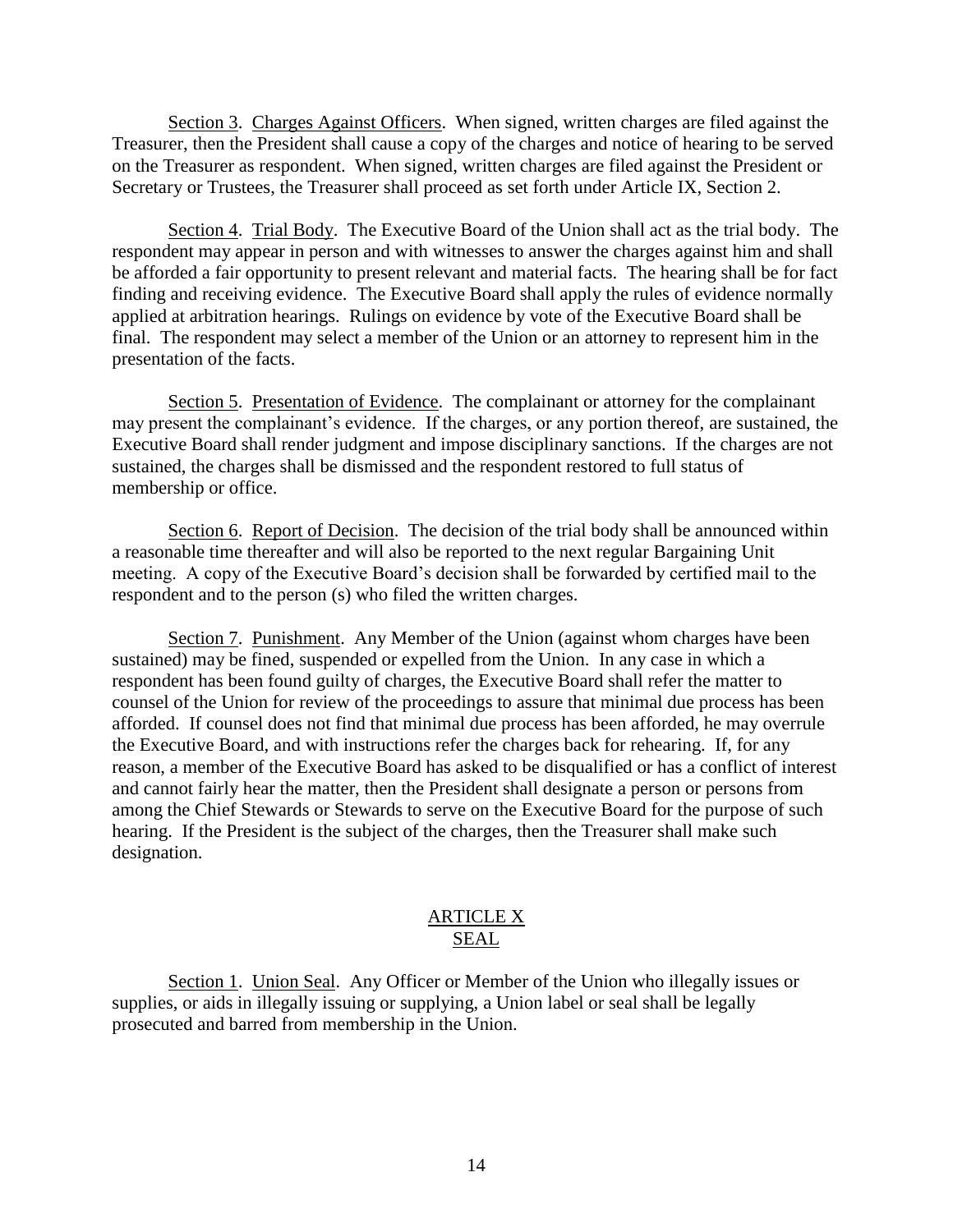## ARTICLE XI **STEWARDS**

Section 1. As the conditions require, stewards shall be selected to represent Union members. All stewards will serve a four year term. The method of selection shall be as follows:

> By a vote of members at the work site in an election conducted under the auspices of the Executive Board and after approval of results by the Executive Board.

If the Executive Board denies approval of a new Steward, that member has the right to appeal said decision. The member will be notified via mail within ten (10) business days after said decision. The member may come in front of the Executive Board to state their claim as to why they should be approved as a Steward at the next Executive Board meeting.

If a steward resigns or is otherwise removed during his/her term, a special election shall be held by vote of members at the worksite in order to elect a steward to complete said term. All current Steward terms shall end December 31, 2005. After duly held elections new Steward terms shall commence on January 1, 2006 and be held every four years thereafter.

Section 2. The Executive Board shall be responsible for and have final authority for developing policies and plans concerning all aspects of the Union's steward system, including the selection, duties, activities, training, meeting and removal of stewards/chief stewards.

Section 3. Where conditions warrant, the Executive Board may appoint a chief steward who shall be responsible for coordination of Union matters in his/her respective department or facility and for matters specifically designated by the Executive Board, i.e., stewards, contract administration.

Section 3a. It shall be the duty of a steward to:

- (a) Represent members in dealing with the first line supervision;
- (b) In conjunction with the Staff Representative, to assure that all grievances conform to and are in accordance with current Union policy and contract language.
- (c ) Act as contact person between the Union and the members.
- (d) Extend and maintain Union membership;
- (e) Inform his/her group of important Union issues;
- (f) Report on all matters affecting his/her group to chief steward, Staff Representative, Executive Board;
- (g) Participate in Union activities, i.e., training sessions, and membership meetings as required by the Executive Board
- (h) Maintain union bulletin board, if space available;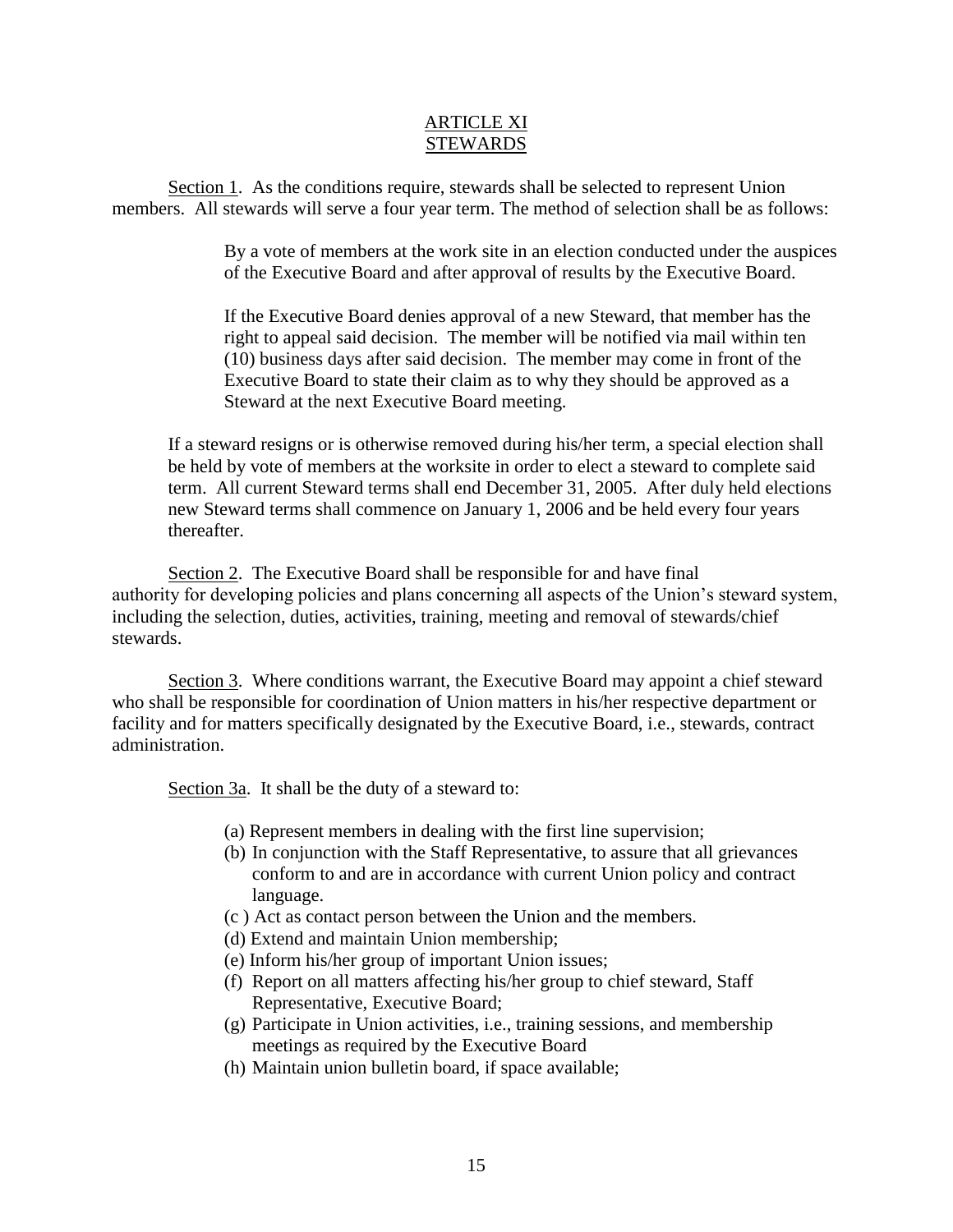(i) Ensure every new member has been given a membership card and existing contract and bylaws

Section 4. A steward or chief steward may be involuntarily removed by vote of the Executive Board after a Stewards Policy and Review Committee hearing and written recommendation finding just cause for removal. The involuntary removal of a steward/chief steward shall be by a majority vote of the entire Executive Board. Should the Executive Board overrule a Stewards Policy and Review Committee recommendation regarding a steward/chief steward, the reasons shall be issued in writing to the Stewards Policy and Review Committee and to the affected steward.

Section 5. Normal procedure for removal of a steward or chief steward shall be the following:

- (a) Stewards/chief stewards may submit written resignation to the Executive Board.
- (b) Any member at a facility may petition the Stewards Policy and Review Committee to remove his/her steward/chief steward. The petition must be in writing and contain specific reasons the member requests removal of the steward; and
- (c) Any other steward, officer, trustee or staff representative may in a writing to the Executive Board seek removal of a steward/chief steward. This request will be referred to the Stewards Policy and Review Committee for hearing in the same manner as a member petition.

Section 6. Process for removal of a steward/chief steward by petition shall be as follows:

- (a) Such petition shall be made in writing and action thereon shall only be taken after notice and an opportunity for a hearing. A petition must be signed by the member complainant and be sufficiently specific to enable the respondent steward to prepare a defense. The petition will be filed with the Union's Secretary within 180 days of the occurrence of the reason for seeking removal;
- (b) Upon receipt of such petition, the Secretary shall, within five (5) business days after receipt of the signed, written petition, cause a copy of the petition to be served on the respondent by certified mail, return receipt requested, and Stewards Policy and Review Committee.
- (c) The Stewards Policy and Review Committee shall schedule a fact-finding hearing with the complaining member(s) who filed the petition and the respondent steward. Such hearing shall be held within thirty (30) business days of the receipt of the petition by the Stewards Policy and Review Committee after reasonable notice of the day and time of the complaining member(s) and respondent steward;
- (d) Member(s) who have petitioned to remove a steward shall attend the Stewards Policy and Review Committee hearing to substantiate their allegations against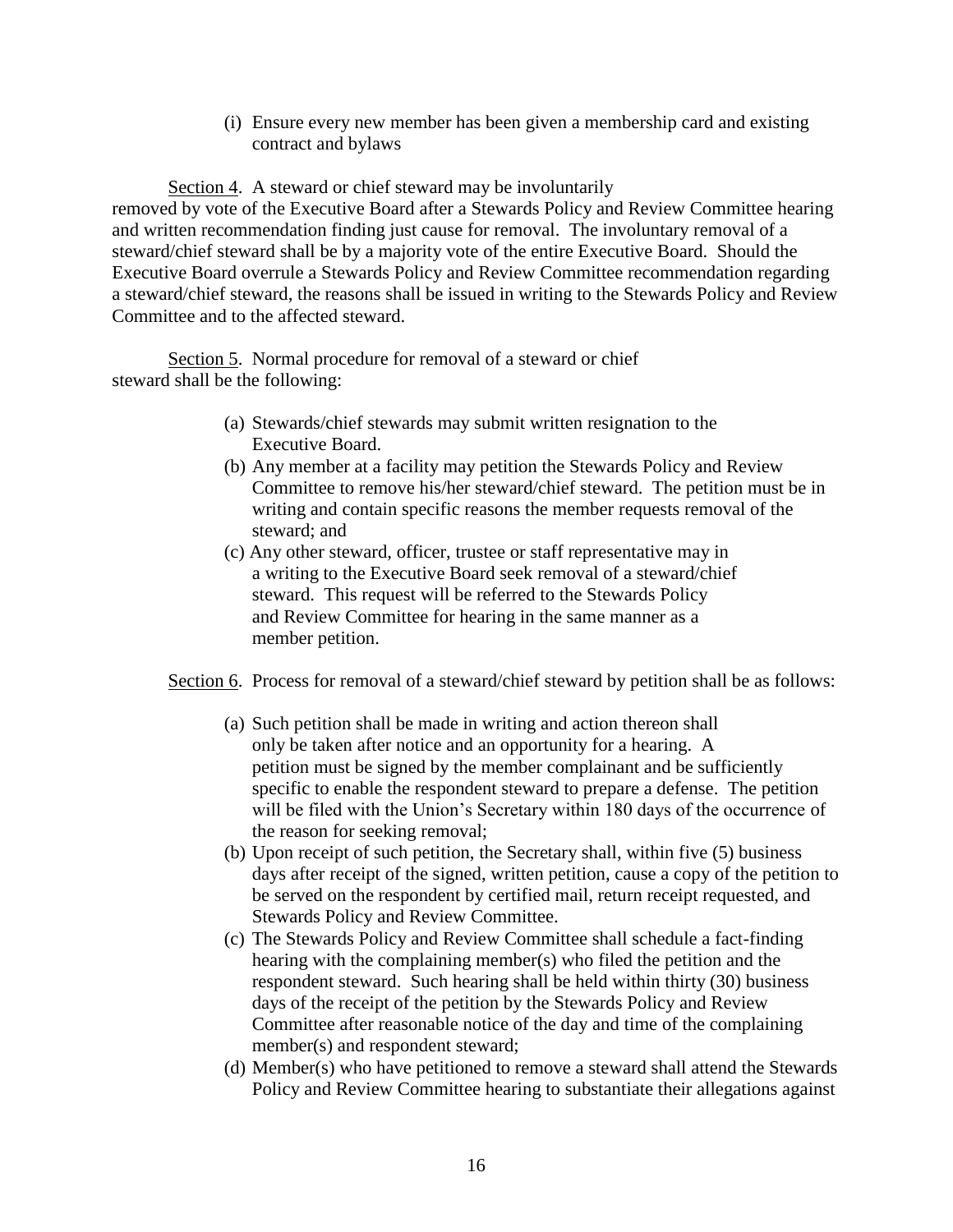the steward with witnesses, documentation, etc. The respondent steward shall be allowed to bring documentation and witnesses to testify on his/her behalf. Those who provide evidence shall be placed under oath. The respondent may select a member of the Union to represent him/her in the presentation of the facts;

- (e) The Stewards Policy and Review Committee of the Union shall act as the factfinders. The hearing shall be solely for fact-finding, receiving evidence and making a recommendation to the Executive Board. The Stewards Policy and Review Committee shall apply the rules of evidence normally applied at arbitration hearings. A Stewards Policy and Review Committee report and recommendation for action based on evidence presented shall be sent to the Executive Board;
- (f) Member(s) who have petitioned to remove a steward shall be granted one postponement of such hearing for inconvenience. Any party may request a continuance for good cause other than inconvenience.
- (g) If, after a second scheduled Stewards Policy and Review Committee hearing, the member(s) fail to appear to substantiate their petition, the Stewards Policy and Review Committee shall deny the petition with no action taken and forward the recommendation to the Executive Board.
- (h) The Stewards Policy and Review Committee shall send a copy of its written report via certified mail, return receipt requested, to the member and steward/chief steward involved, including its recommendation to the Executive Board for resolving such petition. In the event a petition has been filed by more than one member, one member will be designated by the petitioning members to receive a copy of the written report and recommendation by certified mail;
- (i) The Stewards Policy and Review Committee shall issue its report and recommendation within thirty (30) calendar days after the close of the hearing. An extension of time may be requested from the Executive Board for good reason.
- (j) Any steward removed by the Executive Board upon receipt of the report and recommendation shall not be eligible for re-appointment or re-election for a period not less than two years.

# ARTICLE XII STEWARDS POLICY AND REVIEW COMMITTEE

Section 1. There shall be a Stewards Policy and Review Committee composed of a minimum of three (3) Stewards and a maximum of Seven (7) Stewards, all of whom are Union members in good standing and who have served as stewards for a minimum of two (2) consecutive years before appointment to the Stewards Policy and Review Committee.

Section 2. The Stewards Policy and Review Committee shall have the authority: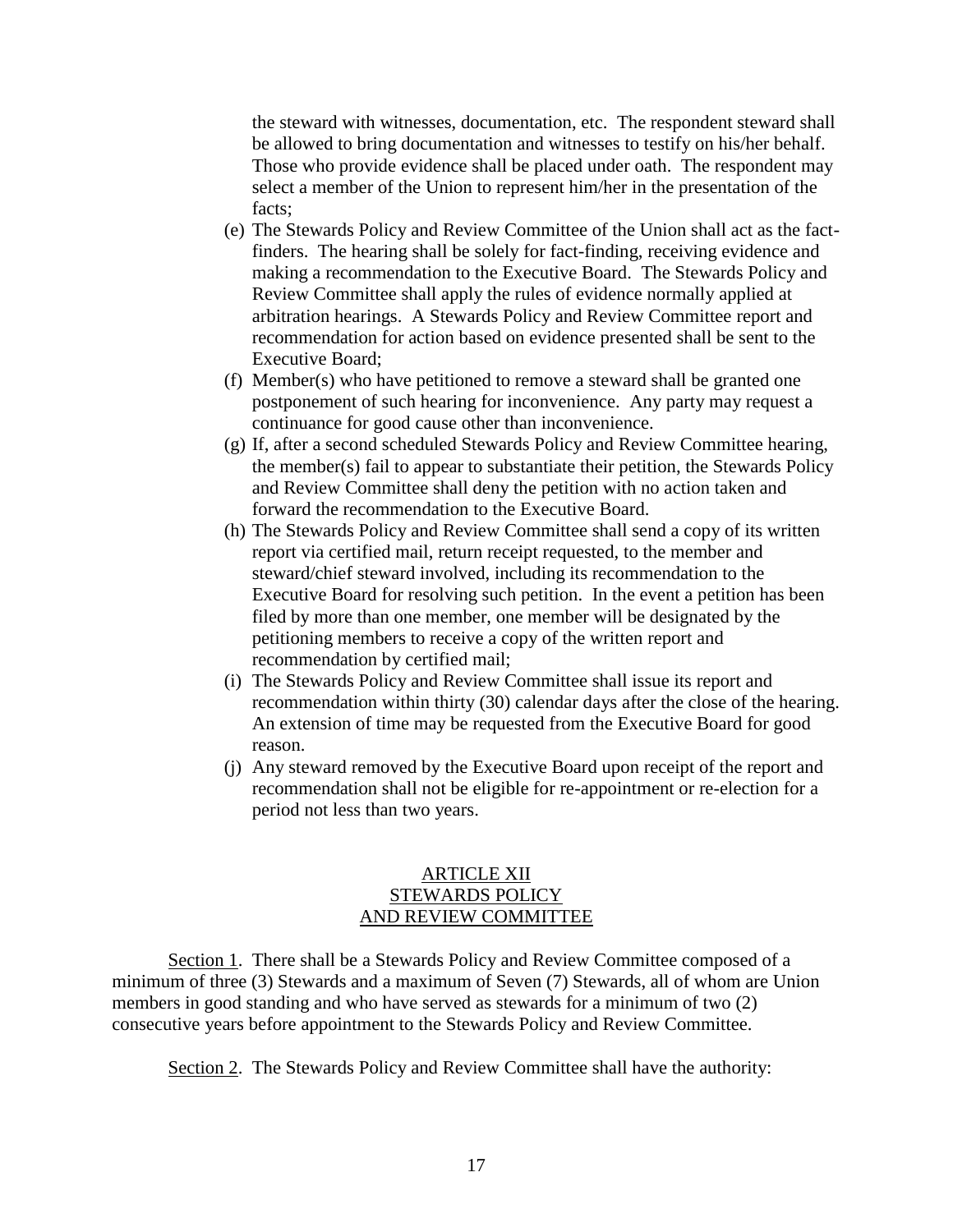- (a) to study and advise the Executive Board on issues related to the Union steward system submitted to the Stewards Policy and Review Committee by the Executive Board; and,
- (b) To file reports and make recommendations for discipline of stewards/chief stewards up to and including removal of a steward/chief steward for just cause.

Section 3. The Stewards Policy and Review Committee shall hold meetings at the Union office as needed or when requested by the Executive Board.

Section 4. At any meeting of the Stewards Policy and Review Committee duly called or at any hearing, a majority of the Stewards of the Stewards Policy and Review Committee as then composed, shall constitute a quorum for purposes of conducting business. Once a quorum has been established, all business may be transacted notwithstanding the withdrawal from the meeting of any member or members to cause less than a majority of the membership of the committee to be present. Action of the Stewards Policy and Review Committee shall require the vote of a simple majority of the Stewards present.

Section 5. The Stewards Policy and Review Committee, upon concluding hearing on a petition, shall promptly notify the Executive Board by a written report and recommendation.

# ARTICLE XIII INDEMNIFICATION

Section 1. Indemnification. Except as otherwise provided in this Article, the Union shall indemnify, to the full extent provided by law, any person who was or is a party, or was threatened to be made a party, to any threatened, pending or completed action, suit or proceeding, including suits for negligence whether civil, or investigative, other than an action by or in the right of the Union, by reason of the fact that he, or the person chosen by said individual as legal representative, is or was an Executive Board member, Officer, employee or agent of the Union, or is or was serving at the request of the Union as an Executive Board Member, Officer, employee or agent against claims, suits, judgments, fines, amounts paid in settlement and expenses, including attorneys fees, actually and reasonably incurred by him and the person who legal representative he is, in connection with such action, suit or proceeding, or any appeal therein. The Union shall not so indemnify any such person unless it shall be concluded as provided in Section 3 of this Article that such person, and the person whose legal representative he is, acted in good faith and in a manner he reasonably believed to be in the best interest of the Union.

Section 2. Determination of Indemnification. The conclusion provided for in section 1 of this Article may be reached by any one of the following: the Executive Board of the Union by a consent in writing signed by a majority of the Board who were not parties to such action, suit or proceeding; independent legal counsel selected by a consent in writing signed by a majority of those Executive Board members who were not parties to such action, suit or proceeding. Such person shall also be entitled to apply to a court for such conclusion, upon application as provided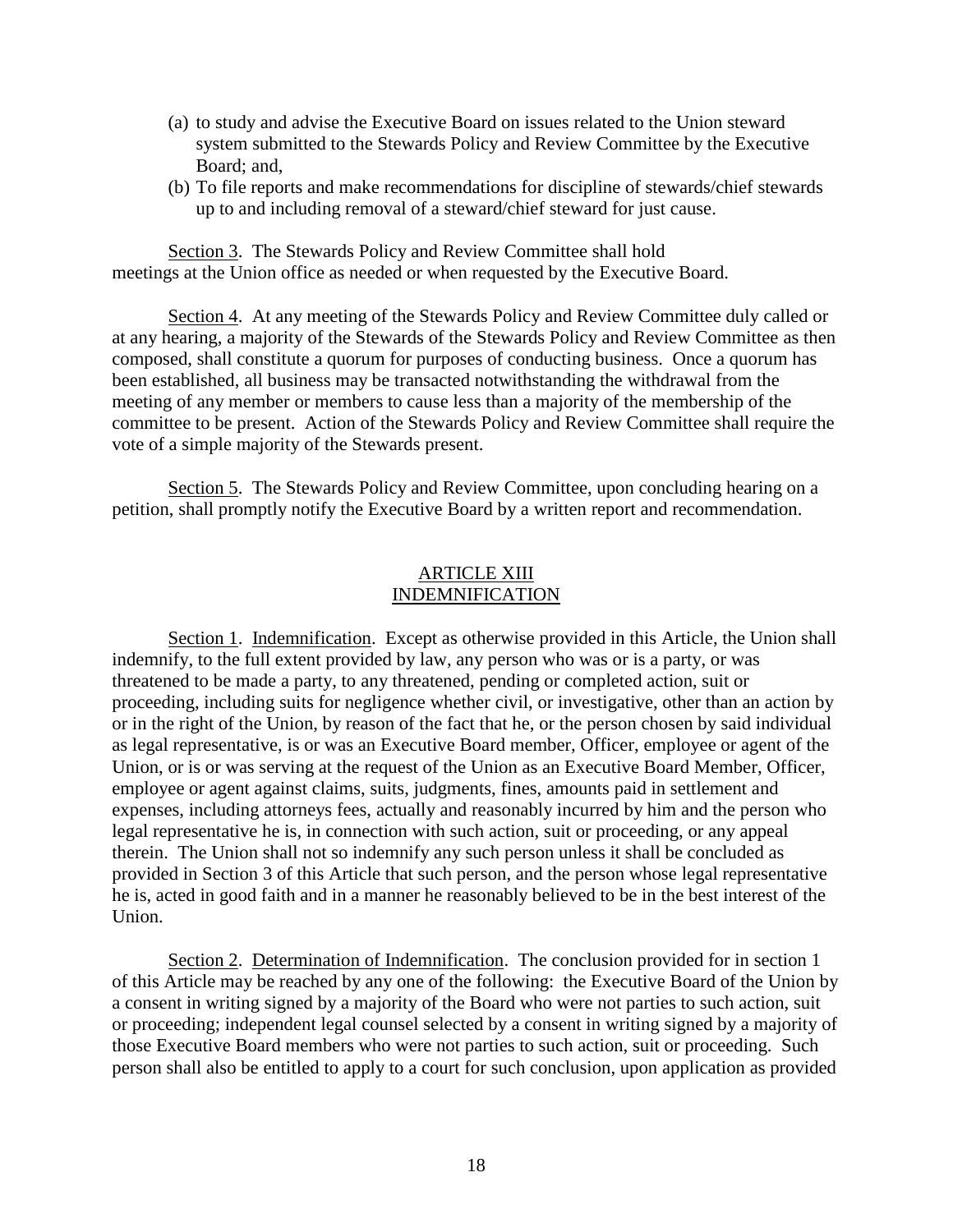in Section 3, even though the conclusion reached by any of the foregoing shall have been adverse to him or to the person whose legal representative he is.

Section 3. Request for Indemnification. An application for indemnification or for a conclusion as provided in this Article shall be made to the court in which the action is pending or, in the absence thereof, to the Superior Court for the county where the principal office of the Union is located. The application shall be made in such manner and form as may be required by the applicable rules of the court or, in the absence thereof, by direction of the court. The court may also direct that notice be given in such manner as it may require at the expense of the Union and to such other persons as the court may designate.

Section 4. Expenses. Expenses incurred in defending an action, suit or proceeding which are indemnified under this Article may be paid by the Union in advance of the final disposition of such action, suit or proceeding as authorized by the Executive Board upon agreement by or on behalf of the Executive Board members, Officer, employee or agent, or his legal representative, to repay such amount if it is later found that such expense is not indemnified by the Union as authorized in this Section.

Section 5. Restrictions on Indemnification. The Union shall not indemnify any Board Member, Officer, employee or agent against judgment, fines, amounts paid in settlement and expenses, including attorney's fees, to an extent greater than that authorized by this Article, but the Union may procure insurance providing greater indemnification and may share the premium cost with any Executive Board Member, Officer, employee or agent on such basis as may be agreed upon.

#### ARTICLE XIV PLEDGE OF UNION OFFICIALS

Section 1. Pledge. Officers, members of the Executive Board, Stewards and Chief Stewards shall make the following affirmation:

I, \_\_\_\_\_\_\_\_\_\_\_\_, pledge my honor to faithfully observe the Constitution and Bylaws of this Union; to comply with all the rules and regulations for the government thereof; not to divulge or make known any private proceedings of this Union; to perform faithfully all the duties assigned to me to the best of my ability and skill; to so conduct myself at all times as not to bring reproach upon my Union, and at all times to bear true and faithful allegiance to the Municipal Employees Union "Independent", Inc.

# ARTICLE XV AMENDMENTS

The bylaws may amended by a two-thirds (2/3) vote of the Delegates and Executive Board members at a regular convention or a special convention called for such purpose. Any Delegate or Executive Board member may propose an amendment to the bylaws. Any proposed